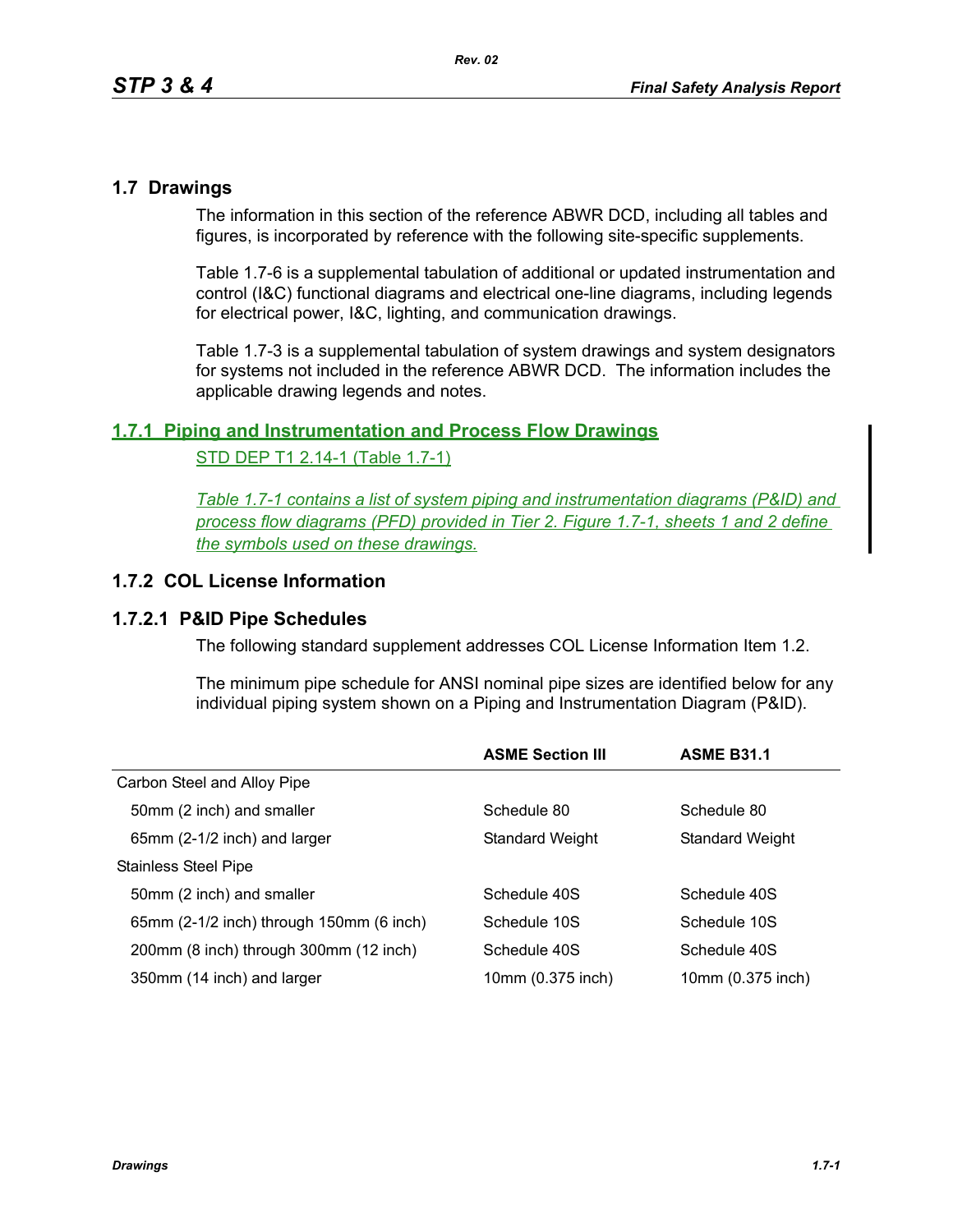$\mathbf I$ 

 $\blacksquare$  $\overline{\mathbf{I}}$ 

# **Table 1.7-1 Piping and Instrumentation and Process Flow Diagrams**

| Tier 2 Fig. No.   | ⊓itle                              | $\mathbf{m}$   |
|-------------------|------------------------------------|----------------|
| <del>6.2-40</del> | <b>Flammability Control System</b> | וו פר<br>- 312 |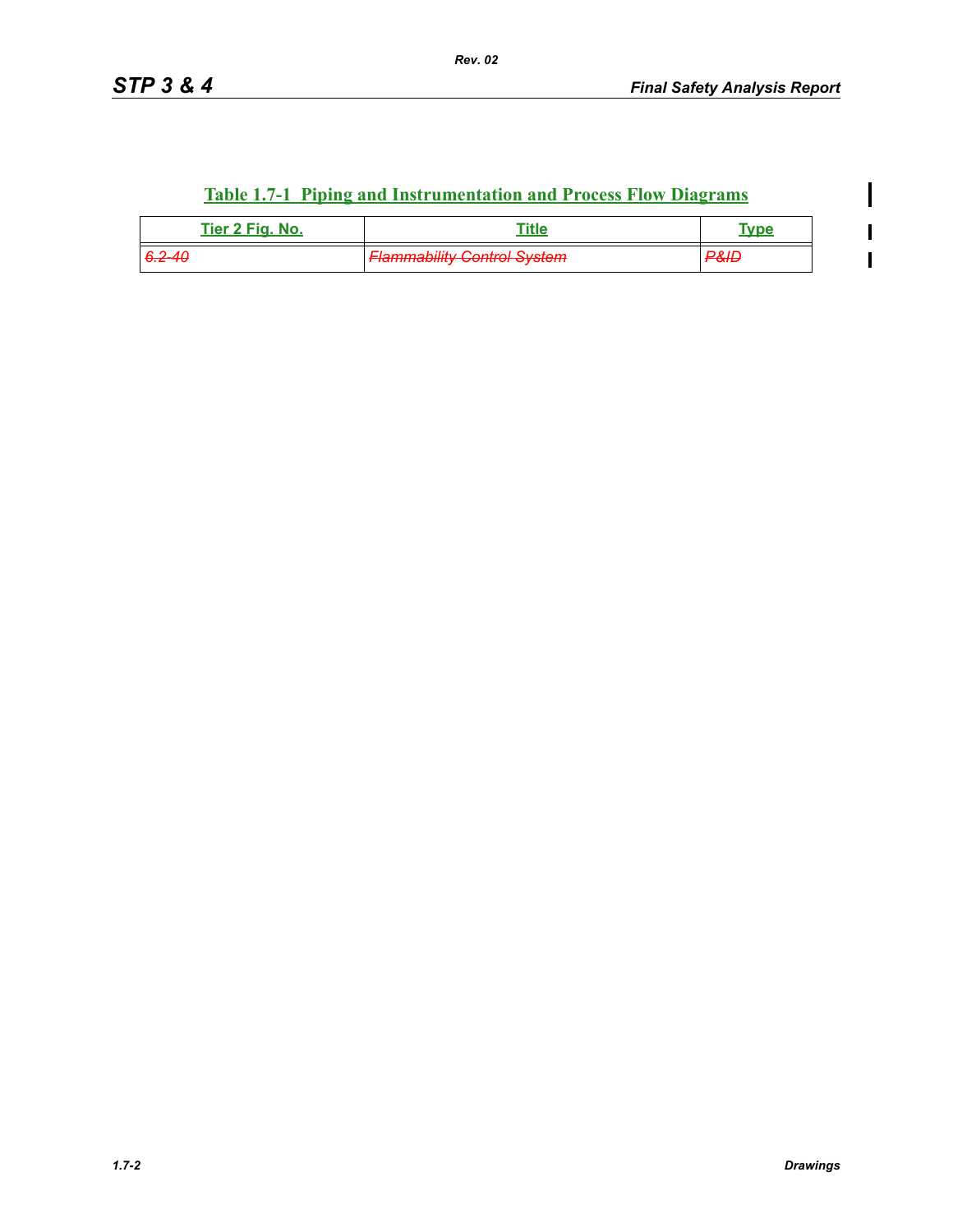<span id="page-2-0"></span>

| Figure No. | <b>Title</b>                                                | <b>Type</b>      |
|------------|-------------------------------------------------------------|------------------|
| $5.2 - 8$  | Leak Detection and Isolation System                         | <b>IED</b>       |
| $7.2 - 9$  | <b>Reactor Protection System</b>                            | <b>IED</b>       |
| $7.2 - 10$ | <b>Reactor Protection System</b>                            | <b>IBD</b>       |
| $7.3 - 1$  | High Pressure Core Flooder System                           | <b>IBD</b>       |
| $7.3 - 2$  | Nuclear Boiler System                                       | <b>IBD</b>       |
| $7.3 - 3$  | Reactor Core Isolation Cooling System                       | <b>IBD</b>       |
| $7.3 - 4$  | Residual Heat Removal System                                | <b>IBD</b>       |
| $7.3 - 5$  | Leak Detection and Isolation System                         | <b>IBD</b>       |
| $7.3 - 7$  | Reactor Building Cooling Water/Reactor Service Water System | $H\rightarrow H$ |
| $7.3 - 9$  | <b>HVAC Emergency Cooling Water System</b>                  | <b>IBD</b>       |
| $7.3 - 10$ | <b>High Pressure Nitrogen Gas System</b>                    | <b>IBD</b>       |
| $7.4 - 1$  | <b>Standby Liquid Control System</b>                        | <b>IBD</b>       |
| $7.4 - 2$  | Remote Shutdown System                                      | IED              |
| $7.4 - 3$  | Remote Shutdown System                                      | <b>IBD</b>       |
| $7.6 - 1$  | Neutron Monitoring System                                   | IED              |
| $7.6 - 2$  | Neutron Monitoring System                                   | <b>IBD</b>       |
| $7.6 - 5$  | Process Radiation Monitoring System                         | IED              |
| $7.6 - 8$  | <b>Containment Atmosphere Monitoring System</b>             | <b>IBD</b>       |
| $7.6 - 11$ | Suppression Pool Temperature Monitoring System              | IED              |
| $7.6 - 12$ | Suppression Pool Temperature Monitoring System              | <b>IBD</b>       |
| $7.7 - 2$  | Rod Control and Information System                          | IED              |
| $7.7 - 3$  | Rod Control and Information System                          | <b>IBD</b>       |
| $7.7 - 4$  | <b>Control Rod Drive System</b>                             | <b>IBD</b>       |
| $7.7 - 5$  | <b>Recirculation Flow Control System</b>                    | <b>IED</b>       |
| $7.7 - 7$  | <b>Recirculation Flow Control System</b>                    | <b>IBD</b>       |
| $7.7 - 8$  | Feedwater Control System                                    | IED              |
| $7.7 - 9$  | Feedwater Control System                                    | <b>IBD</b>       |
| $7.7 - 12$ | Steam Bypass and Pressure Control System                    | IED              |
| $7.7 - 13$ | Steam Bypass and Pressure Control System                    | <b>IBD</b>       |
| $7.7 - 14$ | <b>Fuel Pool Cooling and Cleanup System</b>                 | $H\rightarrow H$ |
| $8.2 - 1$  | <b>Power Distribution System Routing Diagram</b>            | <b>SLD</b>       |
| $8.2 - 2$  | 345 kV General Arrangement                                  | <b>SLD</b>       |

# **Table 1.7-6 Additional or Updated I&C and Electrical Drawings**

*Rev. 02*

 $\begin{array}{c} \rule{0pt}{2.5ex} \rule{0pt}{2.5ex} \rule{0pt}{2.5ex} \rule{0pt}{2.5ex} \rule{0pt}{2.5ex} \rule{0pt}{2.5ex} \rule{0pt}{2.5ex} \rule{0pt}{2.5ex} \rule{0pt}{2.5ex} \rule{0pt}{2.5ex} \rule{0pt}{2.5ex} \rule{0pt}{2.5ex} \rule{0pt}{2.5ex} \rule{0pt}{2.5ex} \rule{0pt}{2.5ex} \rule{0pt}{2.5ex} \rule{0pt}{2.5ex} \rule{0pt}{2.5ex} \rule{0pt}{2.5ex} \rule{0$  $\mathbf I$  $\blacksquare$ 

 $\blacksquare$  $\mathbf{I}$ 

 $\blacksquare$